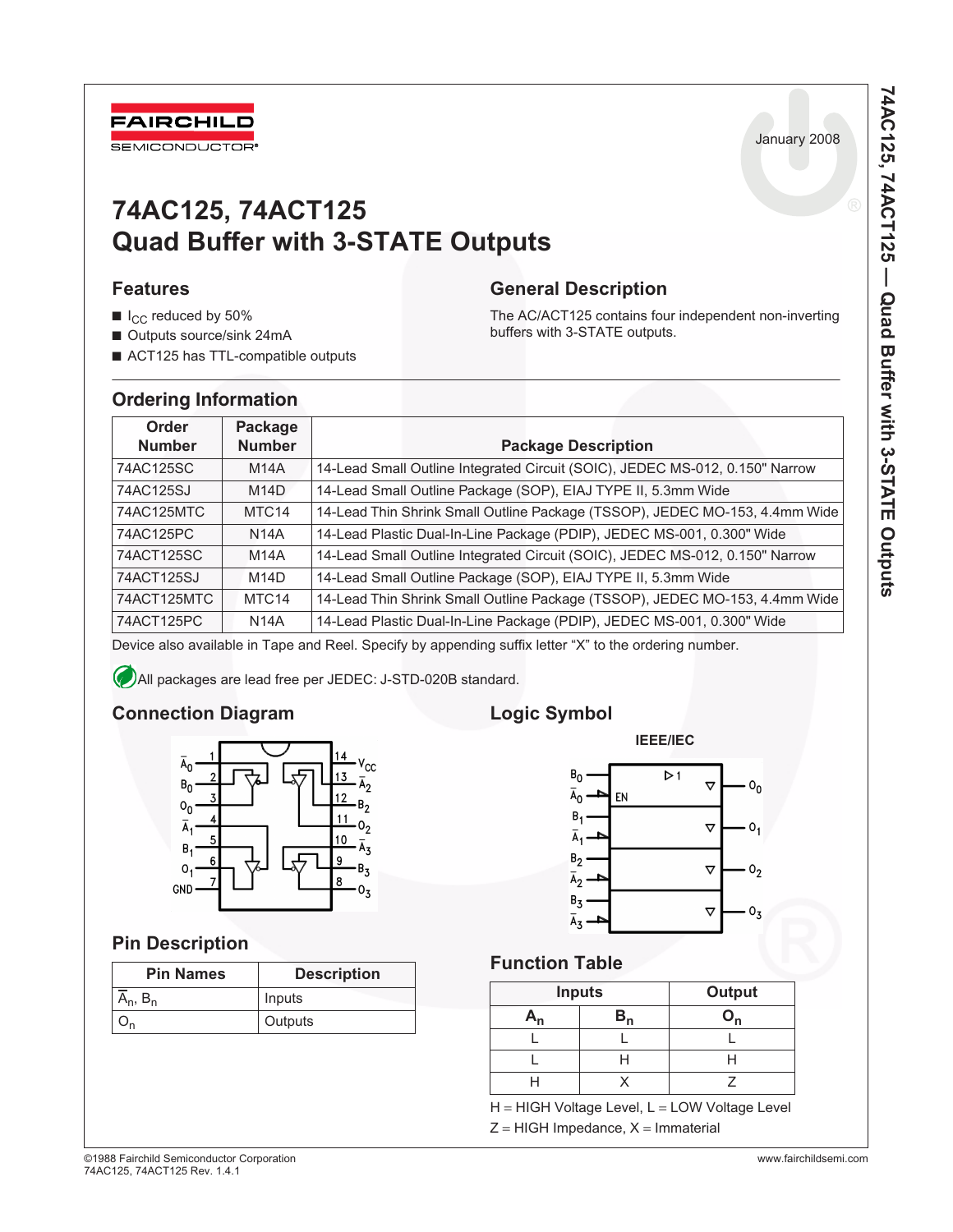# **Absolute Maximum Ratings**

Stresses exceeding the absolute maximum ratings may damage the device. The device may not function or be operable above the recommended operating conditions and stressing the parts to these levels is not recommended. In addition, extended exposure to stresses above the recommended operating conditions may affect device reliability. The absolute maximum ratings are stress ratings only.

| Symbol                      | <b>Parameter</b>                                    | Rating                               |
|-----------------------------|-----------------------------------------------------|--------------------------------------|
| $V_{\rm CC}$                | <b>Supply Voltage</b>                               | $-0.5V$ to $+7.0V$                   |
| $I_{IK}$                    | DC Input Diode Current                              |                                      |
|                             | $V_1 = -0.5V$                                       | $-20mA$                              |
|                             | $V_1 = V_{CC} + 0.5$                                | $+20mA$                              |
| $V_{1}$                     | DC Input Voltage                                    | $-0.5V$ to $V_{CC}$ + 0.5V           |
| $I_{OK}$                    | DC Output Diode Current                             |                                      |
|                             | $V_{\Omega} = -0.5V$                                | $-20mA$                              |
|                             | $V_{\Omega} = V_{\text{CC}} + 0.5V$                 | $+20mA$                              |
| $V_{\rm O}$                 | DC Output Voltage                                   | $-0.5V$ to $V_{CC}$ + 0.5V           |
| $I_{\bigcirc}$              | DC Output Source or Sink Current                    | ±50mA                                |
| $I_{CC}$ or $I_{GND}$       | DC V <sub>CC</sub> or Ground Current per Output Pin | ±50mA                                |
| $\mathsf{T}_{\textsf{STG}}$ | Storage Temperature                                 | $-65^{\circ}$ C to +150 $^{\circ}$ C |
| $T_{\sf J}$                 | Junction Temperature                                | $140^{\circ}$ C                      |

# **Recommended Operating Conditions**

The Recommended Operating Conditions table defines the conditions for actual device operation. Recommended operating conditions are specified to ensure optimal performance to the datasheet specifications. Fairchild does not recommend exceeding them or designing to absolute maximum ratings.

| Symbol                | <b>Parameter</b>                                                                        | Rating                              |
|-----------------------|-----------------------------------------------------------------------------------------|-------------------------------------|
| $V_{\rm CC}$          | <b>Supply Voltage</b>                                                                   |                                     |
|                       | AC.                                                                                     | 2.0V to 6.0V                        |
|                       | <b>ACT</b>                                                                              | 4.5V to 5.5V                        |
| $V_{1}$               | Input Voltage                                                                           | OV to $V_{CC}$                      |
| $V_{\rm O}$           | Output Voltage                                                                          | $0V$ to $V_{CC}$                    |
| $T_A$                 | <b>Operating Temperature</b>                                                            | $-40^{\circ}$ C to +85 $^{\circ}$ C |
| $\Delta V / \Delta t$ | Minimum Input Edge Rate, AC Devices:                                                    | 125mV/ns                            |
|                       | V <sub>IN</sub> from 30% to 70% of V <sub>CC</sub> , V <sub>CC</sub> @ 3.3V, 4.5V, 5.5V |                                     |
| $\Delta V / \Delta t$ | Minimum Input Edge Rate, ACT Devices:                                                   | 125mV/ns                            |
|                       | V <sub>IN</sub> from 0.8V to 2.0V, V <sub>CC</sub> @ 4.5V, 5.5V                         |                                     |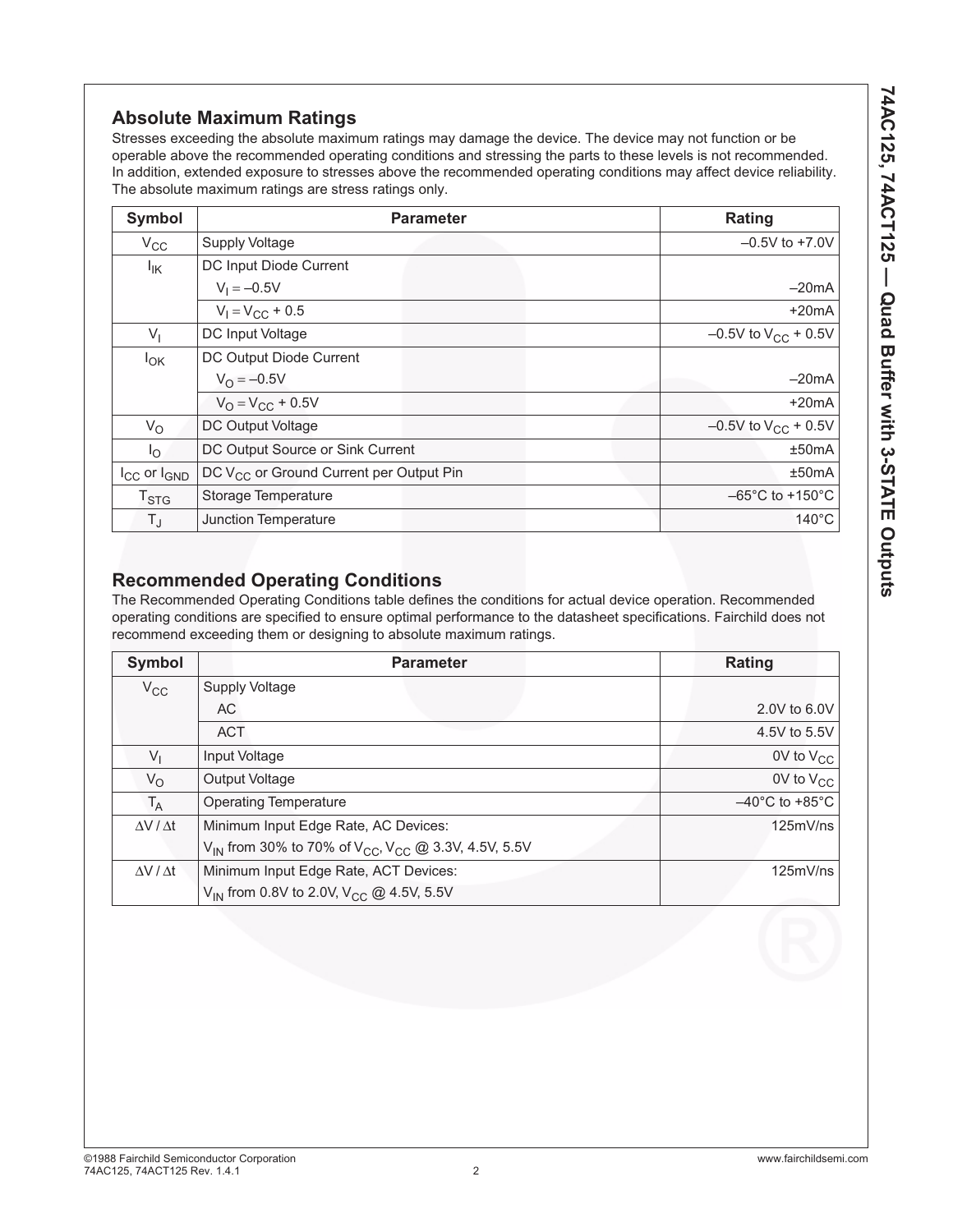|                        |                                            | $V_{CC}$                                            |                                                                                         |       |       | $T_A = +25^{\circ}C$   $T_A = -40^{\circ}C$ to $+85^{\circ}C$ |              |
|------------------------|--------------------------------------------|-----------------------------------------------------|-----------------------------------------------------------------------------------------|-------|-------|---------------------------------------------------------------|--------------|
| Symbol                 | <b>Parameter</b>                           | (V)                                                 | <b>Conditions</b>                                                                       | Typ.  |       | <b>Guaranteed Limits</b>                                      | <b>Units</b> |
| $V_{\text{IH}}$        | Minimum HIGH Level                         | 3.0                                                 | $V_{OUT} = 0.1V$ or                                                                     | 1.5   | 2.1   | 2.1                                                           | $\vee$       |
|                        | Input Voltage                              | 4.5                                                 | $V_{CC}$ - 0.1V                                                                         | 2.25  | 3.15  | 3.15                                                          |              |
|                        |                                            | 5.5                                                 |                                                                                         | 2.75  | 3.85  | 3.85                                                          |              |
| $V_{IL}$               | Maximum LOW Level                          | 3.0                                                 | $V_{\text{OLIT}} = 0.1V$ or                                                             | 1.5   | 0.9   | 0.9                                                           | V            |
|                        | Input Voltage                              | 4.5                                                 | $V_{CC}$ - 0.1V                                                                         | 2.25  | 1.35  | 1.35                                                          |              |
|                        |                                            | 5.5                                                 |                                                                                         | 2.75  | 1.65  | 1.65                                                          |              |
| $V_{OH}$               | Minimum HIGH Level                         | 3.0                                                 | $I_{OUT} = -50 \mu A$                                                                   | 2.99  | 2.9   | 2.9                                                           | V            |
|                        | Output Voltage<br>4.5                      |                                                     |                                                                                         | 4.49  | 4.4   | 4.4                                                           |              |
|                        |                                            | 5.5                                                 |                                                                                         | 5.49  | 5.4   | 5.4                                                           |              |
|                        | 3.0                                        | $V_{IN} = V_{IL}$ or $V_{IH}$ ,<br>$I_{OH} = -12mA$ |                                                                                         | 2.56  | 2.46  |                                                               |              |
|                        |                                            | 4.5                                                 | $V_{IN} = V_{IL}$ or $V_{IH}$ ,<br>$I_{OH} = -24mA$                                     |       | 3.86  | 3.76                                                          |              |
|                        |                                            | 5.5                                                 | $V_{IN} = V_{IL}$ or $V_{IH}$ ,<br>$I_{OH} = -24mA^{(1)}$                               |       | 4.86  | 4.76                                                          |              |
| $V_{OL}$               | Maximum LOW Level                          | 3.0                                                 | $I_{OUT} = 50 \mu A$                                                                    | 0.002 | 0.1   | 0.1                                                           | V            |
|                        | <b>Output Voltage</b>                      | 4.5                                                 |                                                                                         | 0.001 | 0.1   | 0.1                                                           |              |
|                        |                                            | 5.5                                                 |                                                                                         | 0.001 | 0.1   | 0.1                                                           |              |
|                        |                                            | 3.0                                                 | $V_{IN} = V_{II}$ or $V_{IH}$ ,<br>$I_{OL} = 12mA$                                      |       | 0.36  | 0.44                                                          |              |
|                        |                                            | 4.5                                                 | $V_{IN} = V_{II}$ or $V_{IH}$ ,<br>$I_{OL} = 24mA$                                      |       | 0.36  | 0.44                                                          |              |
|                        |                                            | 5.5                                                 | $V_{IN} = V_{IL}$ or $V_{IH}$ ,<br>$I_{OL} = 24mA^{(1)}$                                |       | 0.36  | 0.44                                                          |              |
| $I_{\text{IN}}^{(3)}$  | Maximum Input<br>Leakage Current           | 5.5                                                 | $V_1 = V_{CC}$ , GND                                                                    |       | ±0.1  | ±1.0                                                          | μA           |
| $I_{OZ}$               | Maximum 3-STATE<br>Current                 | $5.5\,$                                             | $V_1(OE) = V_{IL}$ , $V_{IH}$ ,<br>$V_1 = V_{CC}$ , $V_{GND}$ ,<br>$V_O = V_{CC}$ , GND |       | ±0.25 | ±2.5                                                          | μA           |
| $I_{OLD}$              | Minimum Dynamic                            | 5.5                                                 | $VOLD = 1.65V$ Max.                                                                     |       |       | 75                                                            | mA           |
| $I_{OHD}$              | Output Current <sup>(2)</sup>              | 5.5                                                 | $VOHD = 3.85V$ Min.                                                                     |       |       | $-75$                                                         | mA           |
| $I_{CC}(\overline{3)}$ | Maximum Quiescent<br><b>Supply Current</b> | 5.5                                                 | $V_{IN} = V_{CC}$ or GND                                                                |       | 4.0   | 40.0                                                          | μA           |

# 74AC125, 74ACT125 - Quad Buffer with 3-STATE Outputs **74AC125, 74ACT125 — Quad Buffer with 3-STATE Outputs**

### **Notes:**

1. All outputs loaded; thresholds on input associated with output under test.

2. Maximum test duration 2.0ms, one output loaded at a time.

3.  $I_{IN}$  and  $I_{CC}$  @ 3.0V are guaranteed to be less than or equal to the respective limit @ 5.5V V<sub>CC</sub>.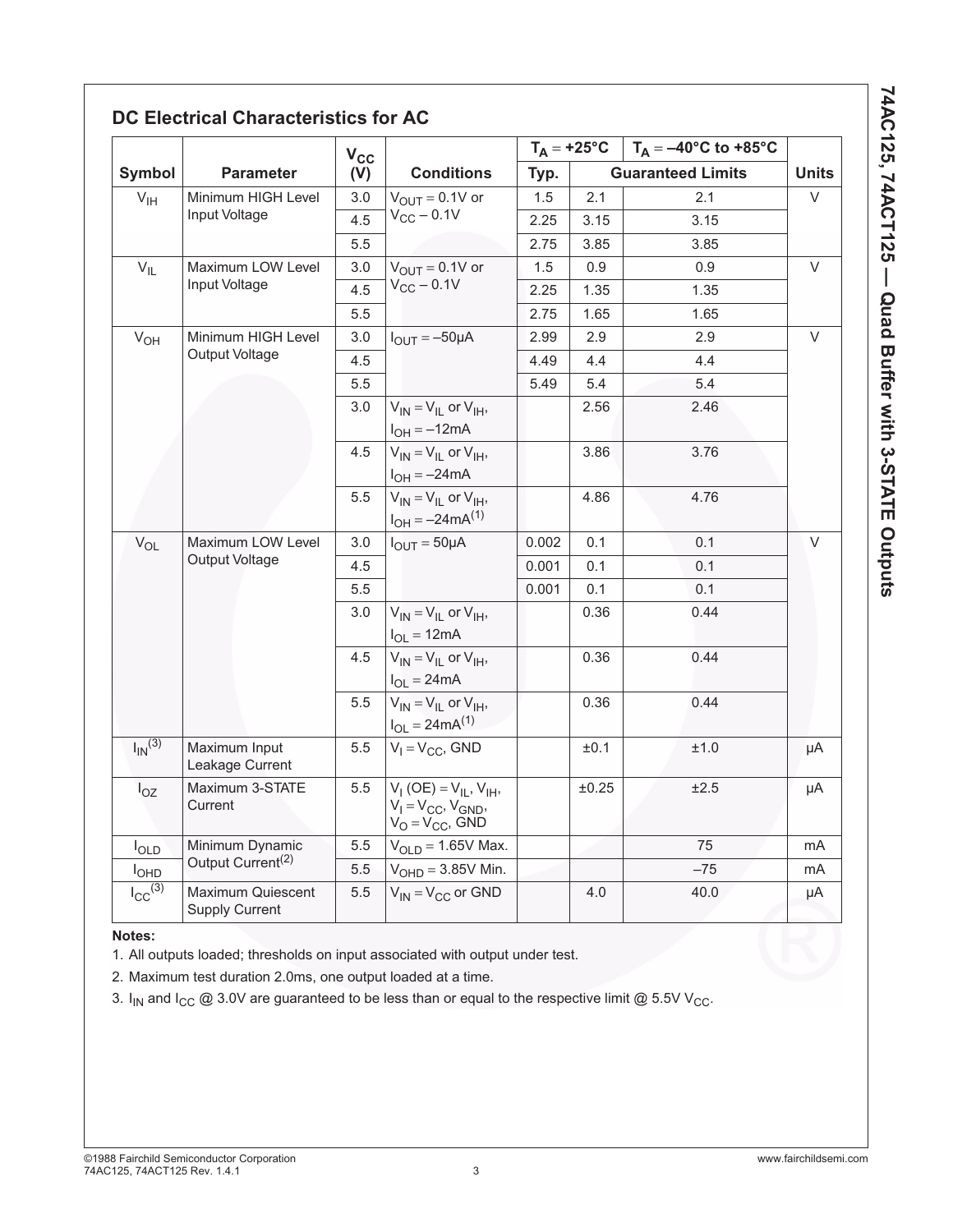|                  |                                                   | $V_{CC}$ |                                                           |       | $T_A = +25^{\circ}C$ | $T_A = -40^{\circ}$ C to +85 $^{\circ}$ C |              |
|------------------|---------------------------------------------------|----------|-----------------------------------------------------------|-------|----------------------|-------------------------------------------|--------------|
| Symbol           | <b>Parameter</b>                                  | (V)      | <b>Conditions</b>                                         | Typ.  |                      | <b>Guaranteed Limits</b>                  | <b>Units</b> |
| V <sub>IH</sub>  | Minimum HIGH Level                                | 4.5      | $V_{\text{OUT}} = 0.1V$ or                                | 1.5   | 2.0                  | 2.0                                       | $\vee$       |
|                  | Input Voltage                                     | 5.5      | $V_{CC}$ – 0.1V                                           | 1.5   | 2.0                  | 2.0                                       |              |
| $V_{IL}$         | Maximum LOW Level                                 | 4.5      | $V_{OUIT} = 0.1V$ or                                      | 1.5   | 0.8                  | 0.8                                       | $\vee$       |
|                  | Input Voltage                                     | 5.5      | $V_{CC}$ - 0.1V                                           |       | 0.8                  | 0.8                                       |              |
| $V_{OH}$         | Minimum HIGH Level                                | 4.5      | $I_{OIII} = -50 \mu A$                                    | 4.49  | 4.4                  | 4.4                                       | $\vee$       |
|                  | <b>Output Voltage</b>                             | 5.5      |                                                           | 5.49  | 5.4                  | 5.4                                       |              |
|                  |                                                   | 4.5      | $V_{IN} = V_{II}$ or $V_{IH}$ ,<br>$I_{OH} = -24mA$       |       | 3.86                 | 3.76                                      |              |
|                  |                                                   | 5.5      | $V_{IN} = V_{II}$ or $V_{IH}$ ,<br>$I_{OH} = -24mA^{(4)}$ |       | 4.86                 | 4.76                                      |              |
| $V_{OL}$         | Maximum LOW Level                                 | 4.5      | $I_{OUIT} = 50 \mu A$                                     | 0.001 | 0.1                  | 0.1                                       | $\vee$       |
|                  | <b>Output Voltage</b>                             | 5.5      |                                                           | 0.001 | 0.1                  | 0.1                                       |              |
|                  |                                                   | 4.5      | $V_{IN} = V_{II}$ or $V_{IH}$ ,<br>$I_{OL} = 24mA$        |       | 0.36                 | 0.44                                      |              |
|                  |                                                   | 5.5      | $V_{IN} = V_{II}$ or $V_{IH}$ ,<br>$I_{OL} = 24mA^{(4)}$  |       | 0.36                 | 0.44                                      |              |
| $I_{IN}$         | Maximum Input<br>Leakage Current                  | 5.5      | $V_1 = V_{CC}$ , GND                                      |       | ±0.1                 | ±1.0                                      | μA           |
| $I_{OZ}$         | Maximum 3-STATE<br>Current                        | 5.5      | $V_I = V_{II}$ , $V_{IH}$ ;<br>$V_O = V_{CC}$ , GND       |       | ±0.5                 | ±5.0                                      | μA           |
| $I_{CCT}$        | Maximum I <sub>CC</sub> /Input                    | 5.5      | $V_1 = V_{CC} - 2.1V^{(6)}$                               | 0.6   |                      | 1.5                                       | mA           |
| $I_{OLD}$        | Minimum Dynamic                                   | 5.5      | $V_{OLD} = 1.65V$ Max.                                    |       |                      | 75                                        | mA           |
| I <sub>OPD</sub> | Output Current <sup>(5)</sup>                     | 5.5      | $VOHD = 3.85V$ Min.                                       |       |                      | $-75$                                     | mA           |
| $I_{\rm CC}$     | <b>Maximum Quiescent</b><br><b>Supply Current</b> | 5.5      | $V_{IN} = V_{CC}$ or GND                                  |       | 4.0                  | 40.0                                      | μA           |

### **Notes:**

4. All outputs loaded; thresholds on input associated with output under test.

5. Maximum test duration 2.0ms, one output loaded at a time.

6. May be measured per the JEDEC Alternate Method.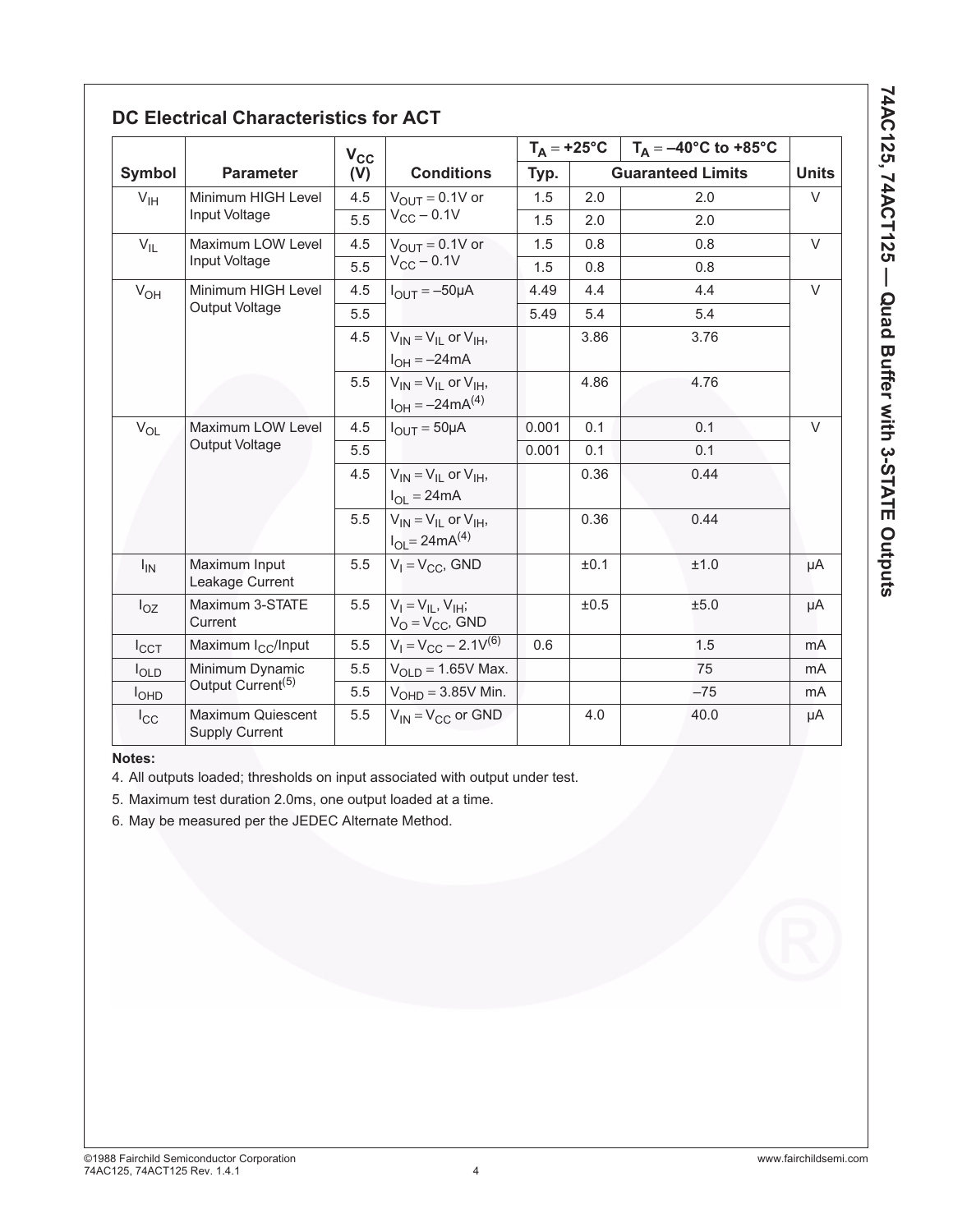|                                 |                                      |                    | $T_A = +25^{\circ}C,$<br>C <sub>L</sub> = 50pF |      |      | $T_A = -40^{\circ}C$ to $+85^{\circ}C$ ,<br>$C_1 = 50pF$ |      |              |
|---------------------------------|--------------------------------------|--------------------|------------------------------------------------|------|------|----------------------------------------------------------|------|--------------|
| Symbol                          | <b>Parameter</b>                     | $V_{CC} (V)^{(7)}$ | Min.                                           | Typ. | Max. | Min.                                                     | Max. | <b>Units</b> |
| Propagation Delay,<br>$t_{PLH}$ | 3.3                                  | 1.0                | 6.5                                            | 9.0  | 1.0  | 10.0                                                     | ns   |              |
|                                 | Data to Output                       | 5.0                | 1.0                                            | 5.5  | 7.0  | 1.0                                                      | 7.5  |              |
| t <sub>PHL</sub>                | Propagation Delay,<br>Data to Output | 3.3                | 1.0                                            | 6.5  | 9.0  | 1.0                                                      | 10.0 | ns           |
|                                 |                                      | 5.0                | 1.0                                            | 5.0  | 7.0  | 1.0                                                      | 7.5  |              |
| t <sub>PZH</sub>                | <b>Output Enable Time</b>            | 3.3                | 1.0                                            | 6.0  | 10.5 | 1.0                                                      | 11.0 | ns           |
|                                 |                                      | 5.0                | 1.0                                            | 5.0  | 7.0  | 1.0                                                      | 8.0  |              |
| t <sub>PZL</sub>                | <b>Output Enable Time</b>            | 3.3                | 1.0                                            | 7.5  | 10.0 | 1.0                                                      | 11.0 | ns           |
|                                 |                                      | 5.0                | 1.0                                            | 5.5  | 8.0  | 1.0                                                      | 8.5  |              |
| t <sub>PHZ</sub>                | Output Disable Time                  | 3.3                | 1.0                                            | 7.5  | 10.0 | 1.0                                                      | 10.5 | ns           |
|                                 |                                      | 5.0                | 1.0                                            | 6.5  | 9.0  | 1.0                                                      | 9.5  |              |
| t <sub>PLZ</sub>                | Output Disable Time                  | 3.3                | 1.0                                            | 7.5  | 10.5 | 1.0                                                      | 11.5 | ns           |
|                                 |                                      | 5.0                | 1.0                                            | 6.5  | 9.0  | 1.0                                                      | 9.5  |              |

### **Note:**

7. Voltage range  $3.3$  is  $3.3V \pm 0.3V$ . Voltage range  $5.0$  is  $5.0V \pm 0.5V$ .

# **AC Electrical Characteristics for ACT**

|                  |                                      |                    |      | $T_A = +25^{\circ}C,$<br>$C_1 = 50pF$ |      |      | $T_A = -40^{\circ}C$ to +85°C,<br>$C_1 = 50pF$ |              |
|------------------|--------------------------------------|--------------------|------|---------------------------------------|------|------|------------------------------------------------|--------------|
| <b>Symbol</b>    | <b>Parameter</b>                     | $V_{CC} (V)^{(8)}$ | Min. | Typ.                                  | Max. | Min. | Max.                                           | <b>Units</b> |
| $t_{PLH}$        | Propagation Delay,<br>Data to Output | 5.0                | 1.0  | 6.5                                   | 9.0  | 1.0  | 10.0                                           | ns           |
| t <sub>PHL</sub> | Propagation Delay,<br>Data to Output | 5.0                | 1.0  | 7.0                                   | 9.0  | 1.0  | 10.0                                           | ns           |
| t <sub>PZH</sub> | <b>Output Enable Time</b>            | 5.0                | 1.0  | 6.0                                   | 8.5  | 1.0  | 9.5                                            | ns           |
| t <sub>PZL</sub> | <b>Output Enable Time</b>            | 5.0                | 1.0  | 7.0                                   | 9.5  | 1.0  | 10.5                                           | ns           |
| t <sub>PHZ</sub> | <b>Output Disable Time</b>           | 5.0                | 1.0  | 7.0                                   | 9.5  | 1.0  | 10.5                                           | ns           |
| t <sub>PLZ</sub> | <b>Output Disable Time</b>           | 5.0                | 1.0  | 7.5                                   | 10.0 | 1.0  | 10.5                                           | ns           |

### **Note:**

8. Voltage Range 5.0 is 5.0V ± 0.5V.

# **Capacitance**

| <b>Symbol</b> | <b>Parameter</b>              | <b>Conditions</b>      | Typ. | Units |
|---------------|-------------------------------|------------------------|------|-------|
| ∽៲Ν           | Input Capacitance             | $V_{\rm CC}$ = OPEN    | 4.5  | рF    |
| $C_{PD}$      | Power Dissipation Capacitance | $V_{\text{CC}} = 5.0V$ | 45.0 | рF    |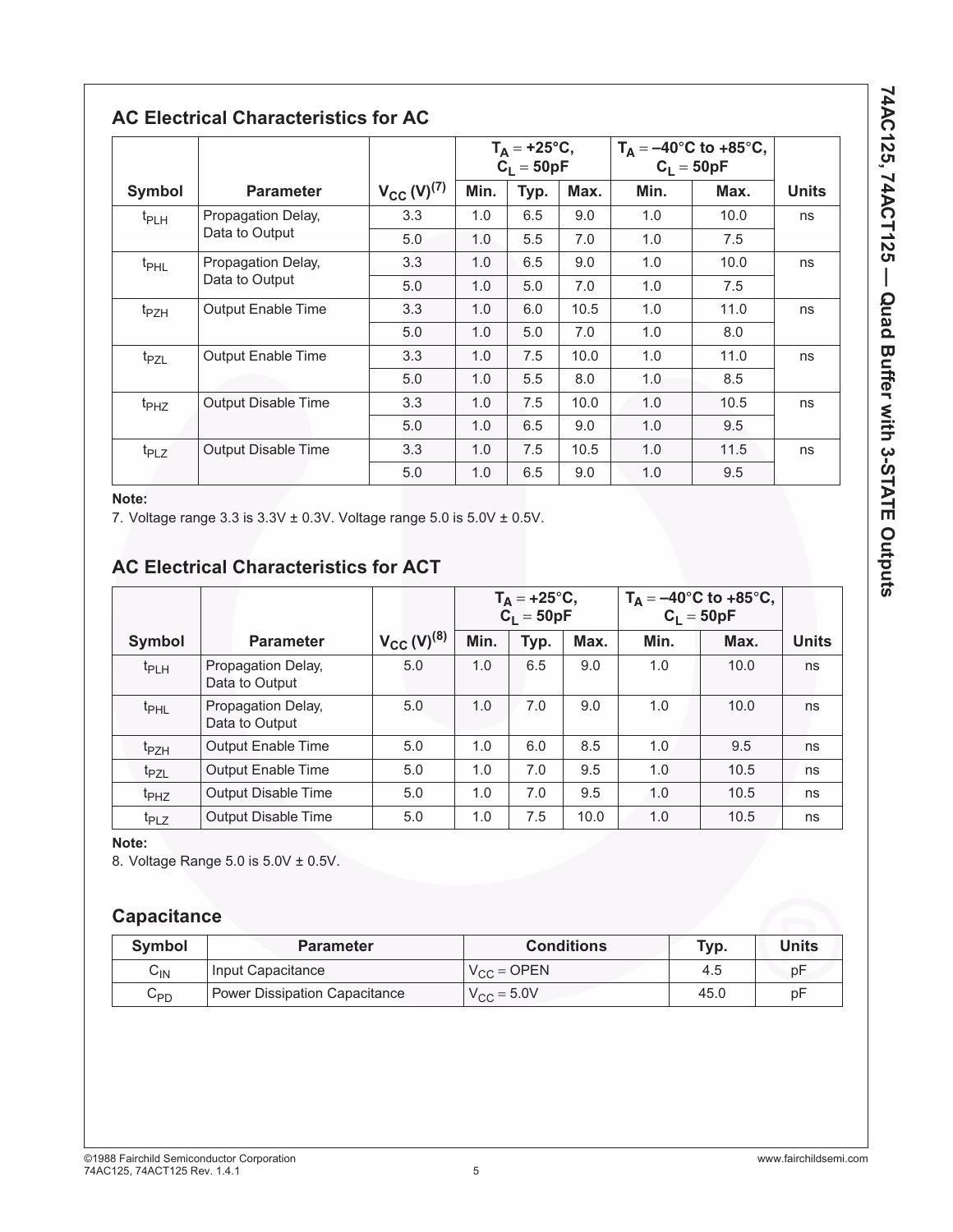

*Package drawings are provided as a service to customers considering Fairchild components. Drawings may change in any manner without notice. Please note the revision and/or date on the drawing and contact a Fairchild Semiconductor representative to verify or obtain the most recent revision. Package specifications do not expand the terms of Fairchild's worldwide terms and conditions, specifically the warranty therein, which covers Fairchild products.*

*Always visit Fairchild Semiconductor's online packaging area for the most recent package drawings:*

*<http://www.fairchildsemi.com/packaging/>*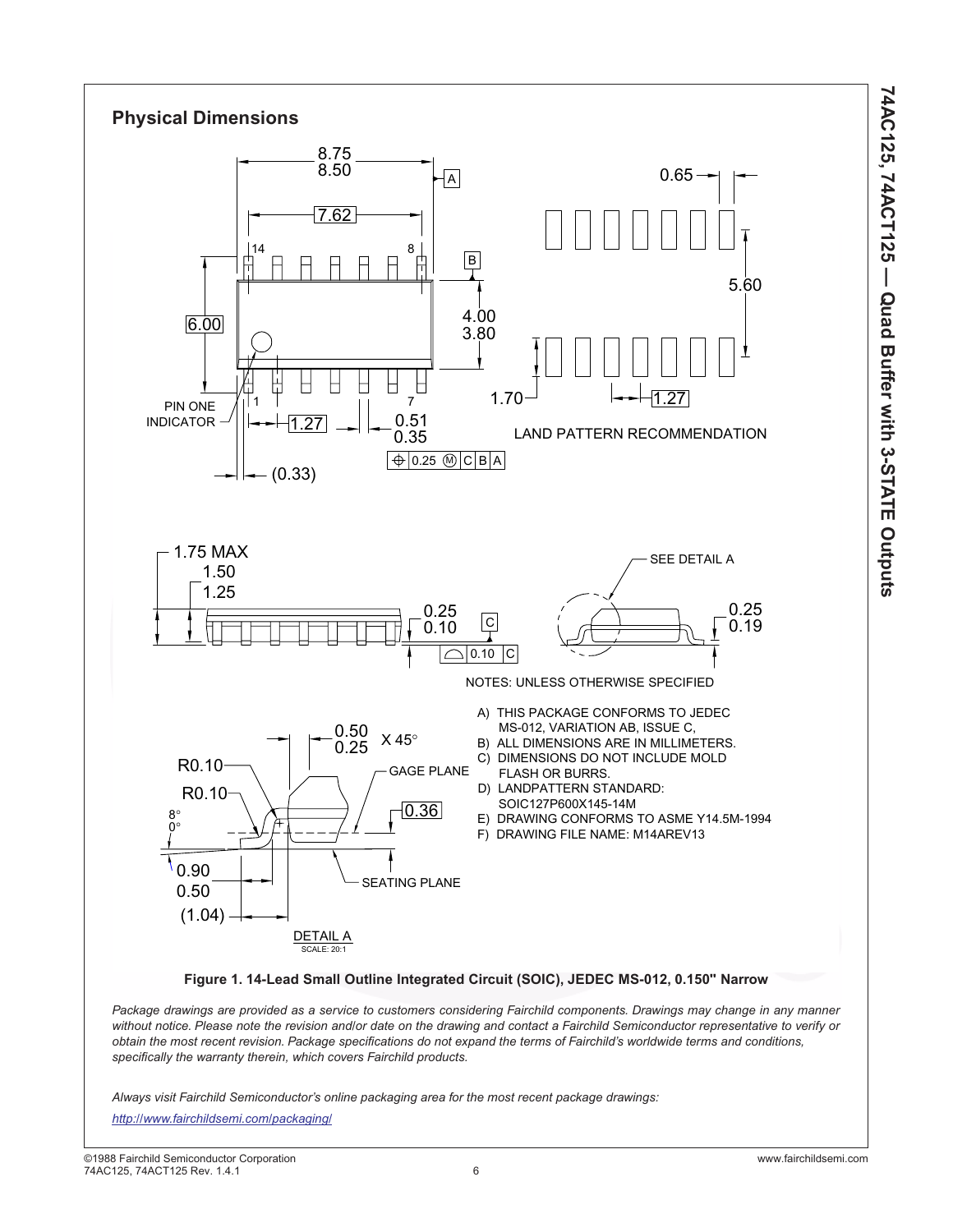

*<http://www.fairchildsemi.com/packaging/>*

**74AC125, 74ACT125 — Quad Buffer with 3-STATE Outputs**

74AC125, 74ACT125 - Quad Buffer with 3-STATE Outputs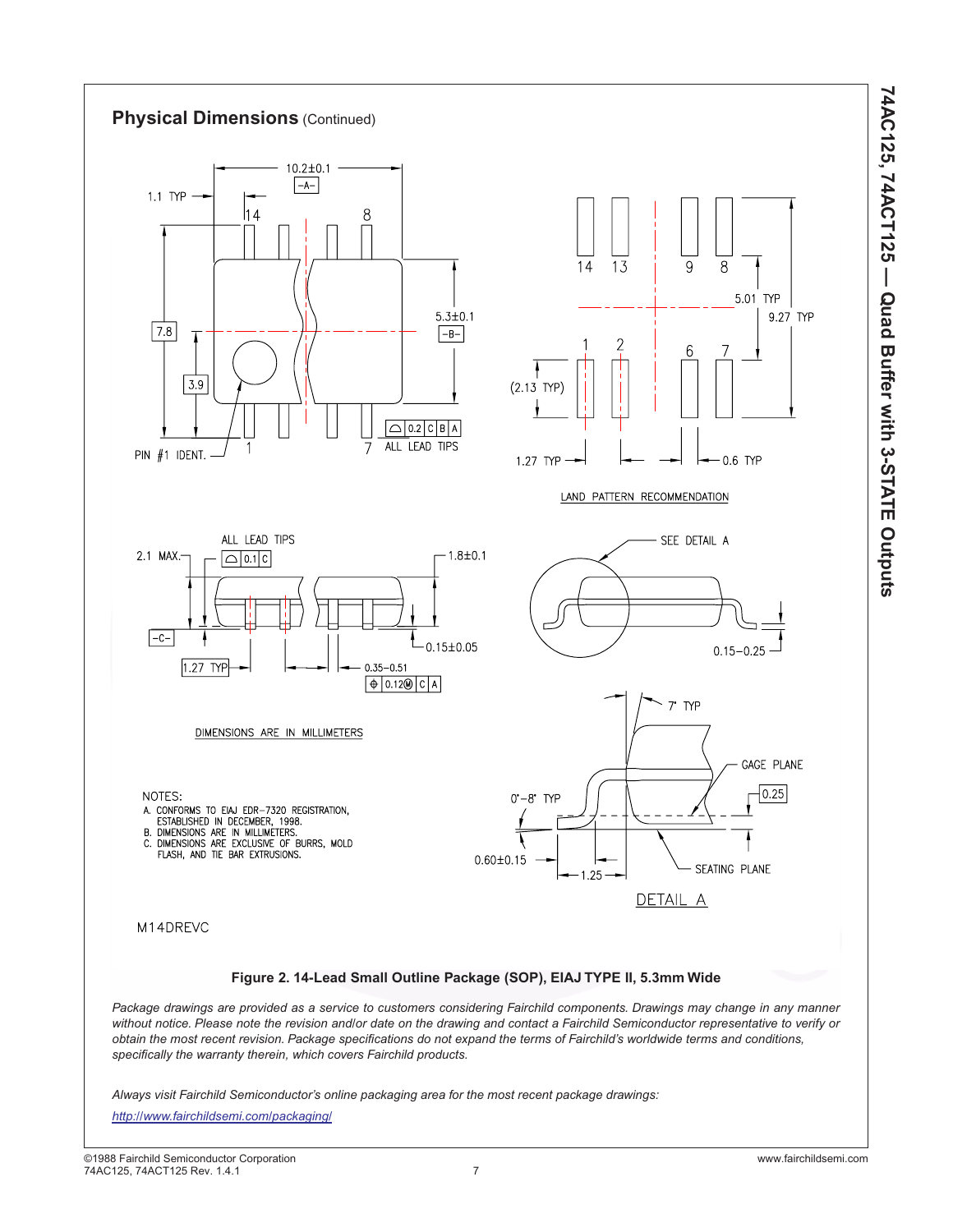

**74AC125, 74ACT125 — Quad Buffer with 3-STATE Outputs**

74AC125, 74ACT125 - Quad Buffer with 3-STATE Outputs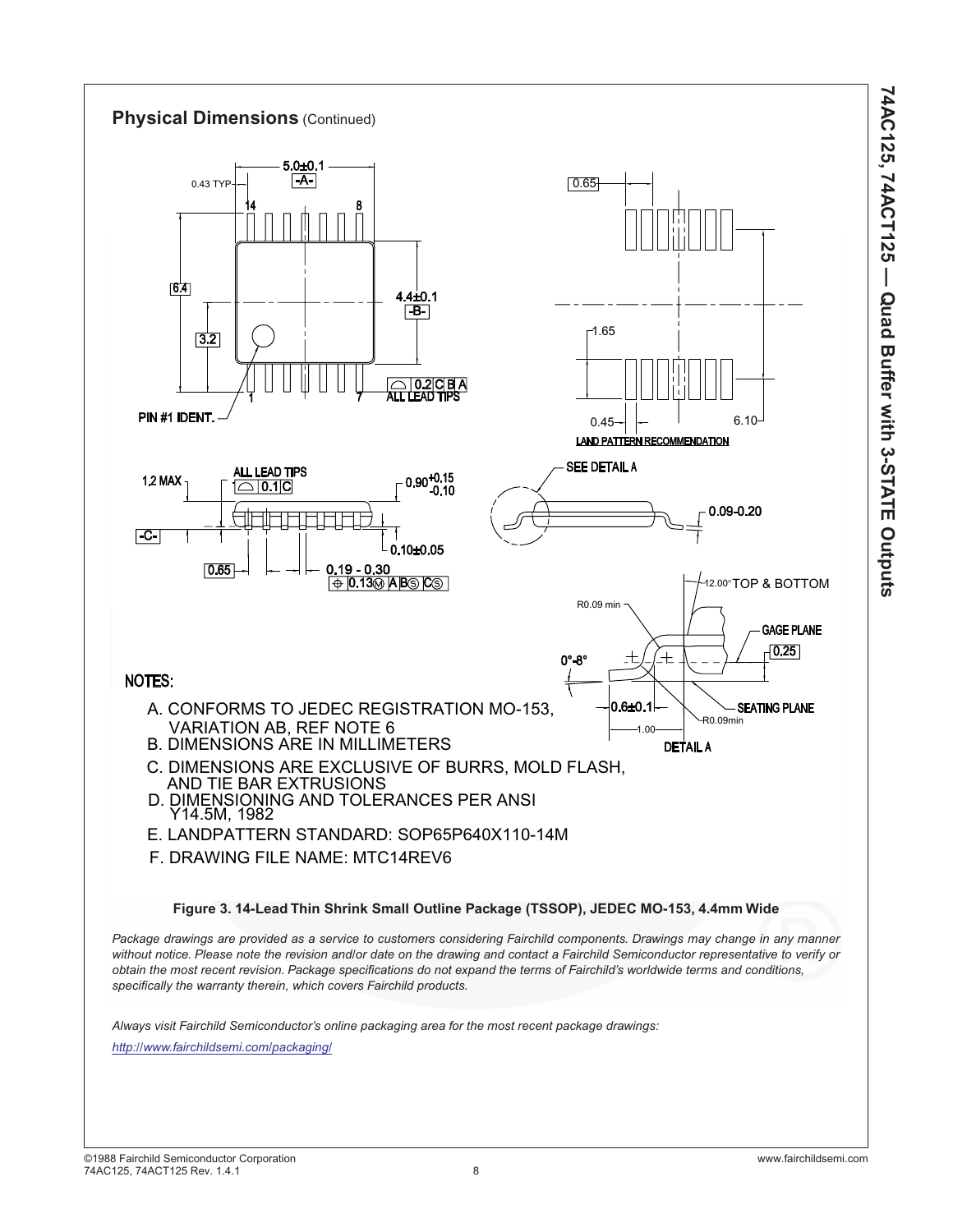